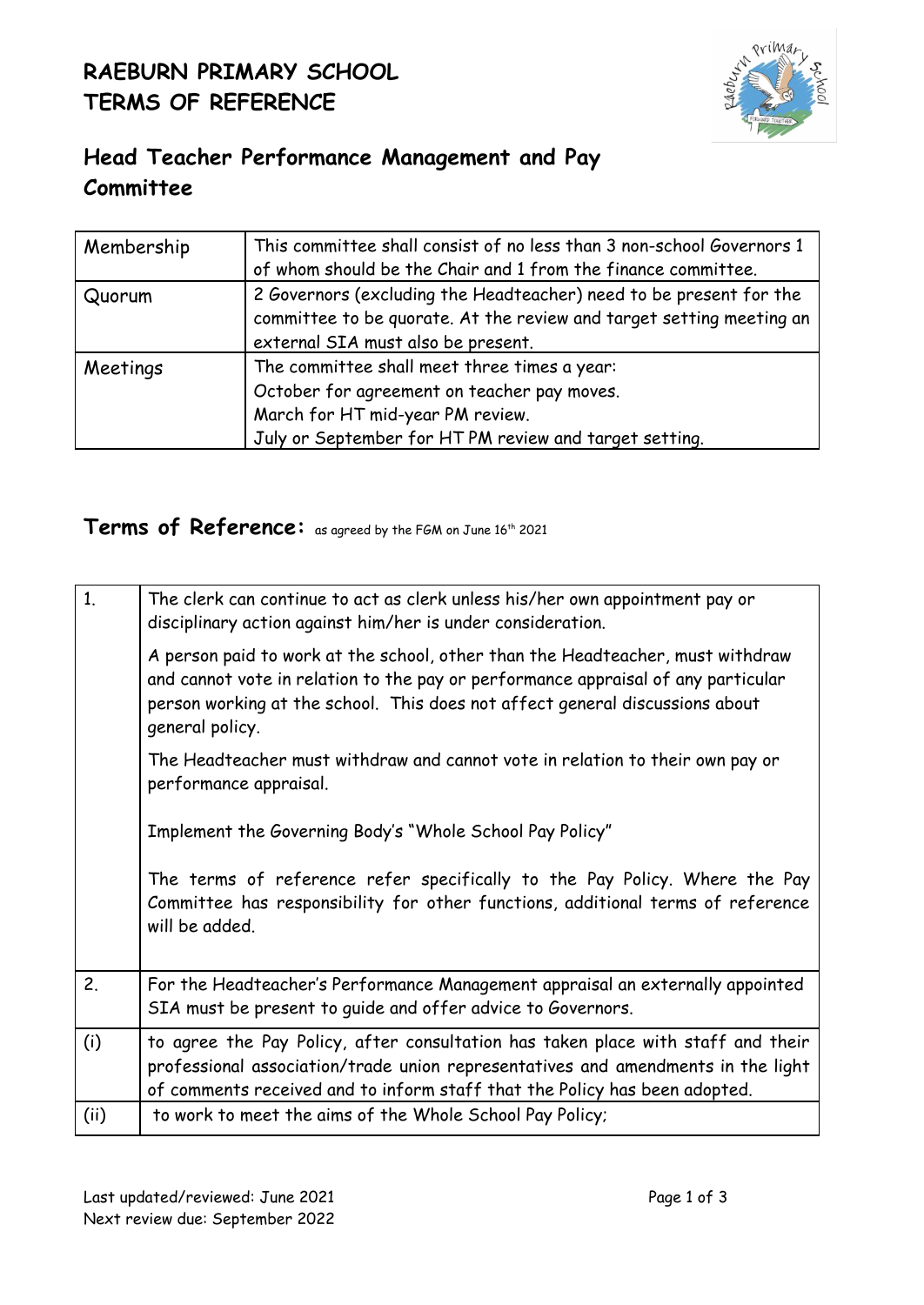| (iii)             | to ensure that the policy relating to teachers' salaries complies with the<br>legislation and that the policy relating to support staff takes account of national<br>and local conditions of service;                                                                     |
|-------------------|---------------------------------------------------------------------------------------------------------------------------------------------------------------------------------------------------------------------------------------------------------------------------|
| (iv)              | to operate within the Governing Body and statutory pay frameworks, both national<br>and local agreements and within employment legislation ensuring compliance with<br>the Equality Act 2010.                                                                             |
| (v)               | to try to ensure that the Pay Policy meets the needs of the school to recruit,<br>retain, develop and motivate staff;                                                                                                                                                     |
| (vi)              | to decide how information concerning temporary and acting allowances, vacant<br>posts and all other allowances and enhancements to salary shall be made known to<br>staff, including those on maternity leave, adoption leave or long-term sick leave;                    |
| (vii)             | to have regard to the need for proper pay relativity within the school and to<br>monitor the overall distribution of awards and the impact of the Pay Policy;                                                                                                             |
| (viii)            | to recognise, within the salary structure, increased responsibility, whether<br>temporary or permanent;                                                                                                                                                                   |
| (ix)              | to determine the policy in relation to discretionary awards and to identify criteria<br>to be used when discretionary awards are made. Such awards will be made in a<br>fair, objective, open and accountable manner;                                                     |
| (x)               | to ensure that the reason for discretionary awards are clearly minuted and to<br>determine what provision should be made in the school's budget for discretionary<br>awards;                                                                                              |
| (x <sub>i</sub> ) | to inform staff that discretionary payments will only be awarded at the time of<br>the annual review of salaries, unless exceptional circumstances justify an award at<br>another time;                                                                                   |
| (xii)             | to determine whether recruitment and retention incentives and benefits should be<br>offered to new or existing teachers and if so their nature, value, duration and the<br>circumstances in which they will be paid having regard to paragraph 41 of the<br>STPCD - 2013. |
|                   | Under the STPCD teachers are not able to receive 'honoraria' payments<br>NB:<br>in any circumstances.                                                                                                                                                                     |
| (xiii)            | to ensure that clear written job descriptions exist;                                                                                                                                                                                                                      |
| (xiv)             | to ensure that detailed records are kept of all matters relating to salaries;                                                                                                                                                                                             |
| (xv)              | to ensure that staff are aware of the procedures for presenting their case for<br>review to the Pay Committee;                                                                                                                                                            |
| (xvi)             | to consider recommendations from the Headteacher about pay awards on the basis<br>of the Pay Policy.                                                                                                                                                                      |
| (xvii)            | to ensure that the staff know the procedure whereby an appeal may be made to<br>the Appeals Committee against pay decisions and related matters (e.g.<br>performance management, threshold assessment)                                                                    |